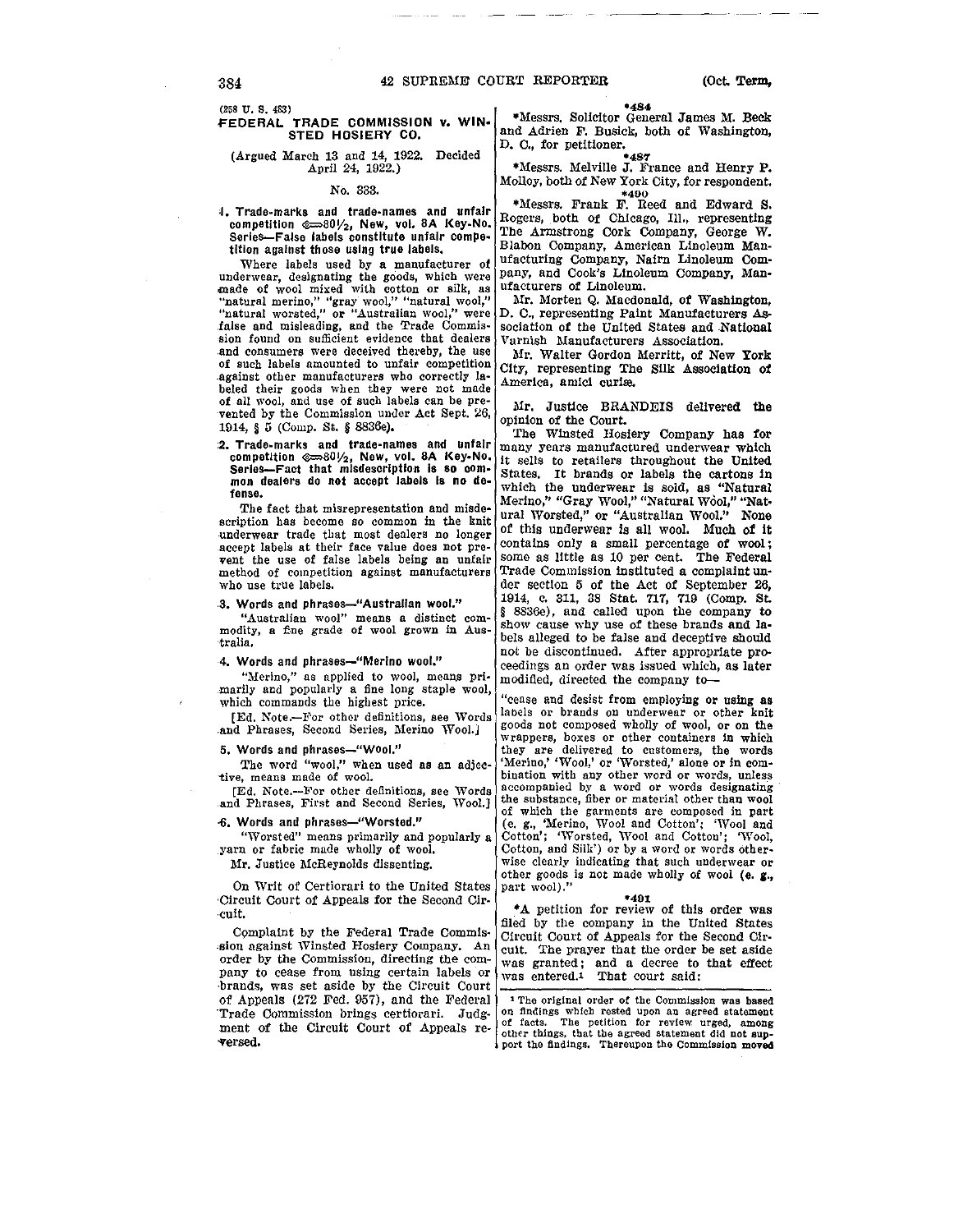to use a label which is capable of misleading, and it may be that it will be desirable to prevent the use of the particular labels, but it is in our opinion not within the province of the<br>Federal Trade Commission to do so." 272 Federal Trade Commission to do so." Fed. 957, 961.

The case is here on writ of certiorari. 256 U. S. 688, 41 Sup. Ct. 625, 65 L. Ed. 1172.

The order of the Commission rests upon findings of fact; and these upon evidence which fills 850 pages of the printed record. Section 5 of the act makes the Commission's findings conclusive as to the facts, if sup. pcrted by evidence.

(3-6] The findings here involved are clear, specific and comprehensive: The word ''Me rino," as applied to wool, "means primarily and popularly" a fine long-staple wool, which commands the highest price. The words "Australian Wool" mean a distinct .commodity, a fine grade of wool grown in Australia. The word "wool" when used as an adjective means made of wool. The word "worsted'' means primarily and popularly a yarn or fabric made wholly of wool. A substantial part of the consuming public, and also some buyers for retailers and sales •49z

\*people, understand the words "Merino," "Natural Merino," "Gray Merino," "Natural Wool," "Gray Wool," "Australian Wool'' and "Natural Worsted," as applied to underwear, to mean that the underwear is all wool. By means of the labels and brands of the Winsted Company bearing such words, part of the public is misled into selling or into buying as all wool, underwear which in fact is in large part cotton. And these brands and labels tend to aid and encourage the representations of unscrupulous retailers and their salesmen who knowingly sell to their customers as all wool, underwear which is In rgely composed of cotton. Knit under wear made wholly of wool, has for many years been widely manufactured and sold in this country and constitutes a substantial part of all knit underwear dealt in. It is -sold under various labels or brands, including "Wool," "All Wool," "Natural Wool" and "Pure Wool," and also under other labels which do not contain any words descriptive -of the composition of the article. Knit un- -derwear made of cotton and wool is also used in this country by some manufacturers who market it without any label or marking describing the material or fibers of which it is composed, and by some who market it under labels bearing the words "Cotton and

in the Court of Appeals that the case be remanded to the Commission for additional evidence as provided in the fourth paragraph of section 5 of the evidence was takener, and modified findings of fact were made. The modified order was based on these findings. It is modified order was based on these findings. this modified order which was set aside by the Court of Appeals; and we have no occasion to consider the original order or the proceedings which led up to it.

 $\sim$ 

"Conscientious manufacturers may prefer not 'Wool" or "Part Wool." The Winsted Company's product, labeled and branded as above stated, is being sold in competition with such all wool underwear, and such cotton and wool underwear.

That these findings of fact are supported by evidence cannot be doubted. But it is contended that the method of competition complained of is not unfair within the meaning of the act, because labels such as the Winsted Company employs, and particularly those bearing the word "Merino," have long been established in the trade and are generally understood by it as indicating goods partly of cotton; that the trade is not deceived by them ; that there was no unfair •493

competition for which another \*manufacturer of underwear could maintain a suit against the Winsted Company; and that even if consumers are misled because they do not understand the trade signification of the label or because some retailers deliberately deceive them as to its meaning, the result is in no way legally connected with unfair competition.

L1] 'l'his argument appears to have pr~ vailed with the Court of Appeals; but it is unsound. The labels in question are literally false, and, except those which bear the word "Merino," are palpably so. All are, as the Commission found, calculated to deceive and do in fact deceive a substantial portion of the purchasing public. That deception is due primarily to the words of the labels, and not to deliberate deception by the retailers from whom the consumer purchases, While it is true that a secondary meaning of the word "Merino" is shown, it is not a meaning so thoroughly established that the description which the label carries has ceased to deceive the public; for even buyers for retailers, and sales people, are found to have been misled. The facts show that it is to the interest of the public that a proceeding to stopthe practice be brought. And they show also that the practice constitutes an unfair method of competition as against manufacturers of all wool knit undenvear and as against those manufacturers of mixed wool and cotton underwear who brand their product truthfully. For when misbranded goods attract customers by means of the fraud which they perpetrate, trade is diverted from the producer of truthfully marked goods. That these honest manufacturers might protect their trade by also resorting to deceptive labels is no defense to this proceeding brought against the Winsted Company in the public interest.

[2] The fact that misrepresentation and misdcscription have become so common in the knit underwear trade that most dealers no longer accept labels at their face value does not prevent their use being an unfair •494

method of competltion. \*A method inherently